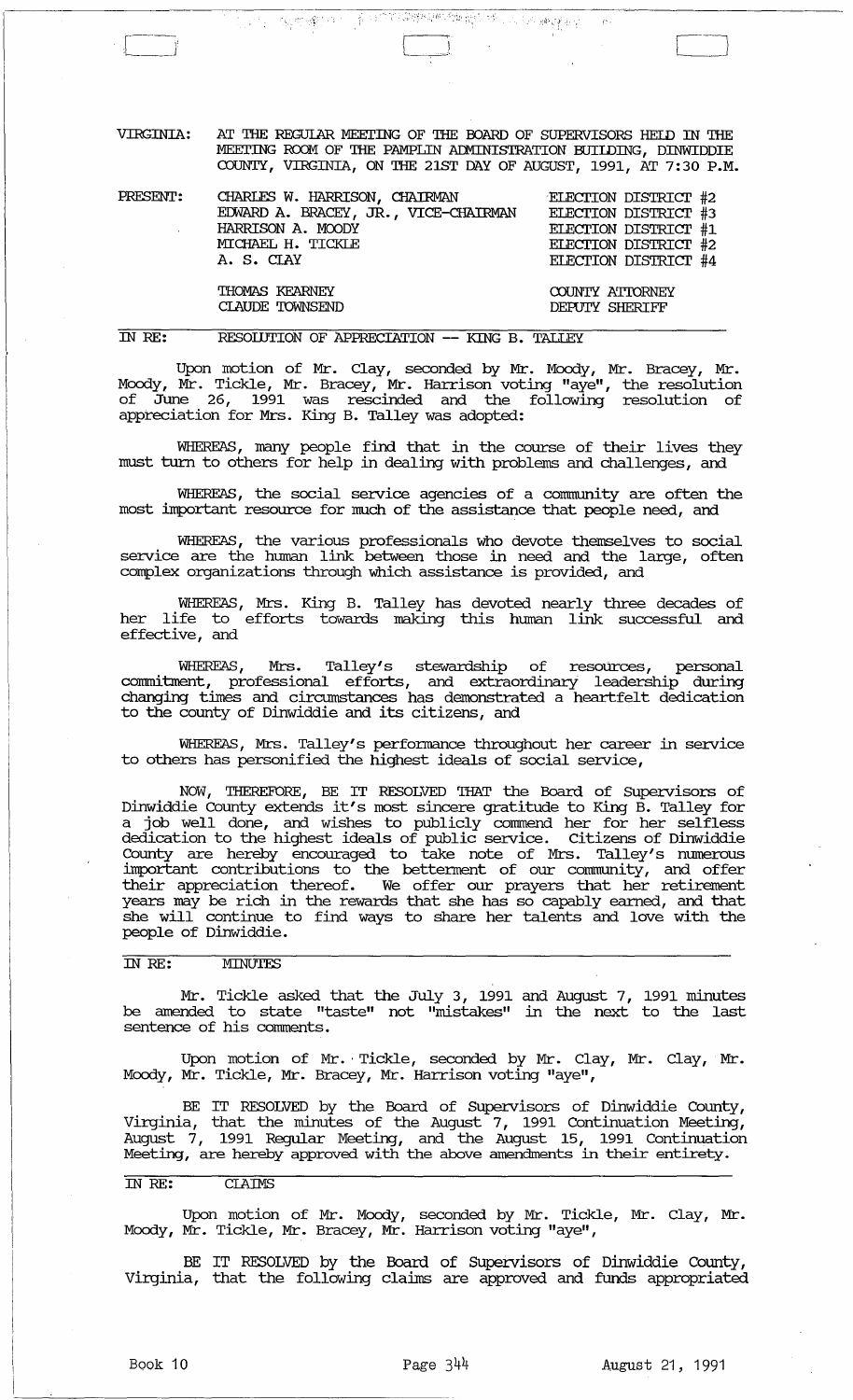for same using checks #14926 thru #15050: General Fund - \$99,356.13; E911 - \$126.00; Self Insurance - \$7,576.74; Capital Project - \$637.20; for a total of \$107,693.07. - \$126.00; Self Insurance - \$7,576.<br>
total of \$107,693.07.<br>
IN RE: **AMENDMENTS** TO THE AGENDA

Upon motion of Mr. Clay, seconded by Mr. Moody, Mr. Clay, Mr. Moody, Mr. Tickle, Mr. Bracey, Mr. Harrison voting "aye", the following amendments were added:

Add - 14. Executive session - 1. Personnel 2. Industrial

### IN RE: CITIZEN COMMENTS

1. Anne Scarborough told the Board she was up front tonight because of a newspaper article that she read concerning possible spending of some Dinwiddie tax dollars. "I would like to ask you all some questions about that. I hope you have read the article; it was pretty hard to miss about that. I hope you have read the article, it was pretty hard to miss you have not read it, I would just like to, just read two sentences. '!he heading says 'Planning Officials Take First Step in Comprehensive Plan', and the two things I'd like to read you, its a long article I am not concerned with the rest of it, I'm concerned with the as you know the spending of some tax dollars. Dinwiddie County Planning Officials have taken the first step in preparing a comprehensive plan for the County, said the County Planner, 'which I think is great if we need to work on it. But this is what I'd like to read you, he said he will probably start talking with consultants about preparing an official comprehensive plan in September, and as you know that is just a few days away. So I would like to ask you a few questions. Number one, have you all approved talking with consultants about this?"

The County Administrator stated that during the budget sessions, we have talked to the Board concerning the need to acquire assistance in accomplishing a Comprehensive Plan, and the Board has set aside some funds within the current budget to provide that need.

"Right, I saw that you all raised the \$2,448.00 from last year, so I know its in the budget and that's why I keep coming to you all and say, the standard answer anytime we question something is that you have already voted it in the budget, and I don't think that the citizens get a fair shake with input from how a lot of your citizens feel about it, and I have something I want to say about that, but I want to go on through the series of questions. So you all are saying that its very definite from the Board, its very definite that the consultants will be talked to or contacted next month.

The County Administrator said we can not give a specific time schedule, only Mr. Ponder could share that with you, perhaps, the information he has on the schedule. Planning is his specific realm of responsibility. However, the sooner the County moves ahead the better.

The Chairman stated the County has not had a comprehensive study since 1978 or 1979 and it is sorely overdue.

Mrs. Scarborough stated we differ greatly on how you are going to get another one. "County policy about contacting consultants, what you are telling me and I want this in the minutes, because I am going to refer back to this the rest of the time when I come back to Board meetings. If you approve money in our budget, those people whatever the department head, they are free to go ahead and commit and say we will talk with nead, diey are free to go allead and commit and say we will cans with That's what I'm hearing."

The County Administrator told Mrs. Scarborough that there was some misinterpretation with the idea of "talking" with some consultants, often leads up to a request for proposals. But it does not mean we have hired a consultant. '!he final say is still brought before the Board for public hearing and comment.

Mrs. Scarborough asked if she was correct in assuming, that because this Board put \$20,000 in that budget that you, from that, you are indicating to the citizens, we are going to go the route of consultants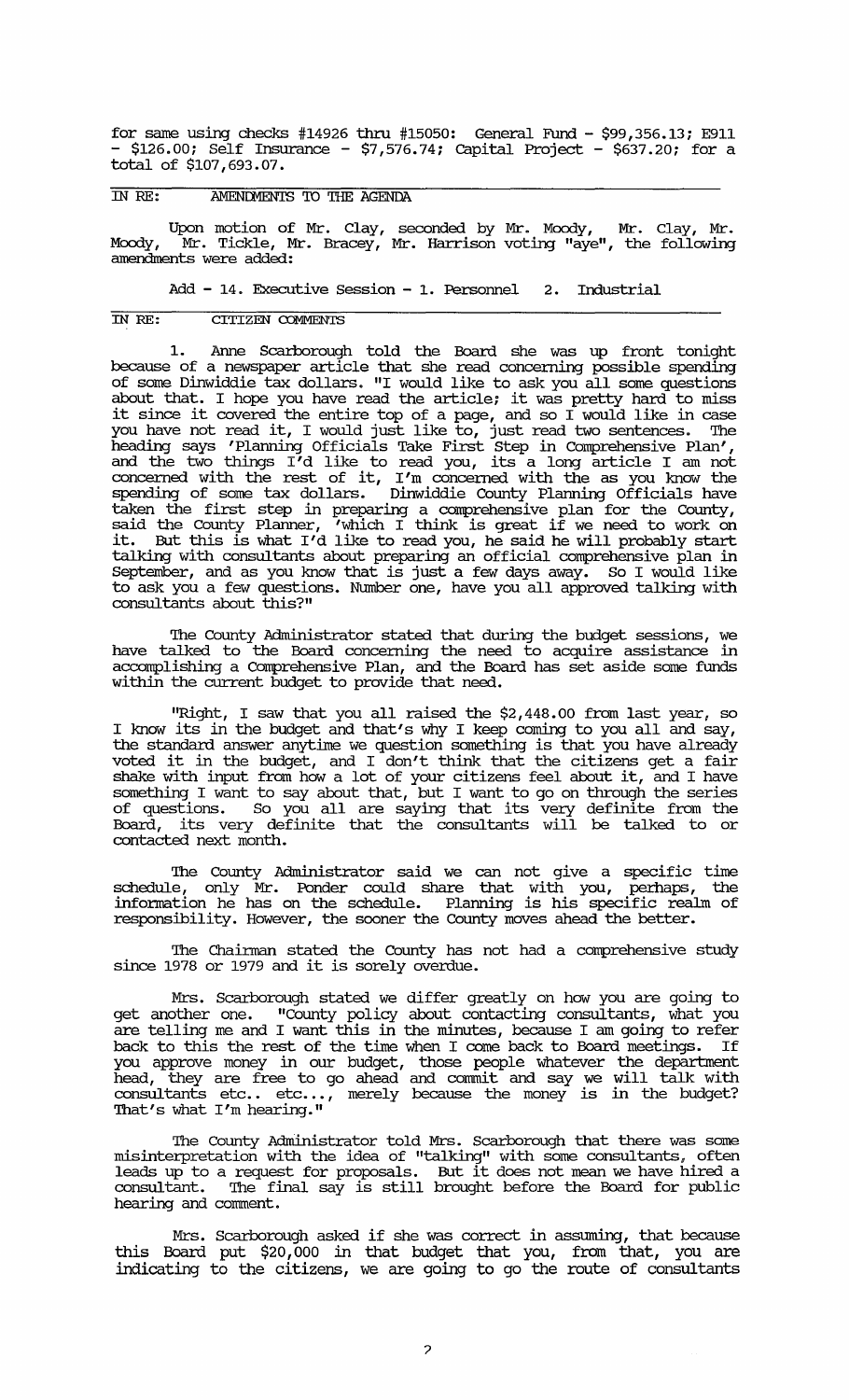for Dinwiddie County. Is that, what you all, are saying? By putting it in the budget that's in essence? الوالد الإيكادي

julikat.

The Chairman said that it is in there if we need it for that.

"If, this doesn't just have to do with planning, I want to get the consultants, spending of tax dollars straight. If you are thinking about going the route of consultants for any issue, listen it wouldn't be under young the foute of consultants for any issue, fisten it wouldn't be under<br>the Freedom of Information Act, because I can't imagine it being in there. But I am not' talking about something like that. If you are going to do that, will it be brought out to the citizens in a public hearing?"

It most certainly will stated the County Administrator.

OK, I mean before you Can do anything, asked Mrs. Scarborough. "Alright I have trouble with this as you well know and especially now. When we have the services of two qualified planners giving their time to the County. One, our paid full time planner, number two, we now have our previous planner for a number of years, qualified in the field of planning, knows this County thoroughly, or else he has moved recently, he proming, shows this county thoroughly, or clue has moved recently, he<br>still lives in the County, I think. Alright, two planners that we have, we have people living in the district, take each one of you, in your district, now don't tell me that they don't know the logical places for the industrial development and things of that nature. I'd like to remind you, that I think that our two, and I will say our previous planner is on the Planning Commission and our current planner and knowledge citizens from each district can certainly do the job. Better than some high priced consultant, people that don't live in the County, they don't have any interest in the County like citizens, they do not even understand probably our rural heritage, and that we do want part of this County kept they way, and I think we can get this done, and he is projecting up to the year 2010. According to the article I finnly think that we can get the projection from the school system, for the other things in the article. I am not going to go through all of that, without paying thousands of dollars for consultants. I give you all credit and I give the citizens of this County credit, and I know I give our planner and our. previous planner a lot of credit for being able to do some of this planning for us and saving the money. We went out and we paid thousands of dollars to consultants for E911, it has cost us a bUndle because of their blunder, and you know what, and I am not going to get into what all of that has been. If we had used our citizens from this County I dare say we would be way ahead in E911 today. So I really have to question spending and you have allowed up to \$20,000 to get somebody to come in here and plan this County. I think we have people that can do it equally as well or better, and I do not know what the area is, that we would require some kind of a consultant for thousands of dollars as badly as we need it right now. Do consurant for diodsalas of doffars as badly as we head it fight how. Both we still have, is the County covered 100% of the time with the emergency crew yet?

The County Administrator said Ms. Scarborough would have to ask the emergency crew that. The Chairman said the last time he had spoken with someone it was.

Ms. Scarborough said that was' rather strange because in the month ms. Scarborough said that was rather strange because in the month knew what she was talking about and that she was not going to discuss it up front. Ms. Scarborough stated that if we are going to spend money, that's something that will affect every citizen in this County, no matter where you live or what age, and I still give a lot of credit to Mr. Ponder miche for the of what age, and I being give a 199 of orodate of the remach when you are appointed to something it is more than showing up once a month or maybe twice, you expect to give extra time to do something. When the first one was planned many hours at night was given gladly. We knew the first one was planned many nours at night was given gladly. We knew<br>it was part of our responsibility and nobody expected to be paid, we came, we met, and then we went to each district afterward. So I am giving a lot of credit to having two planner available to us. I mean, if they aren't of clears to having two praincr available to as. I mean, if any temperature qualified and can't do this, why were they hired in the first place?"

The Chairman asked Mr. Ponder to respond to the question of why we need a consultant. Mr. Ponder stated the issue is not qualification, from his standpoint or the Planning Commission, the issue is staff time. For the studies and projections that needed to be done. The comprehensive plan could easily be done, but the tables are a lot fuller than just the one issue.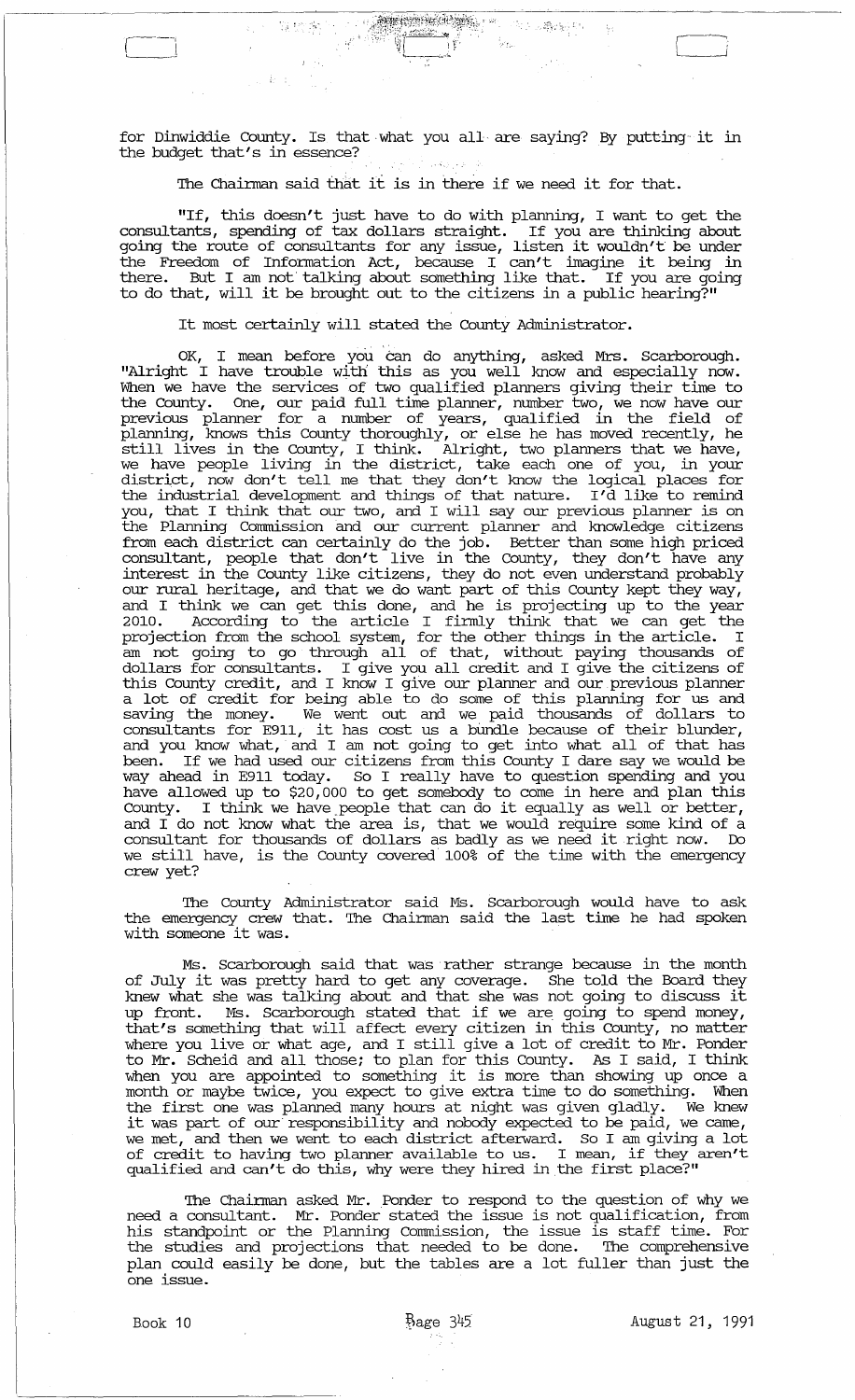"Rebuttal, granted I know that you are busy, but I would like to interject this. When Guy Scheid did the first one it had to be done from scratch, with not a lot of ordinances on the books that could be looked at, and say, you know this is weak, this does not cover what we are doing in 1991. We gave many hours at night, so I think he was a little bit busy In 1991. We gave many nours at night, so I dilik he was a fittle bit busy<br>too. I will still say, it is very hard for me to understand, when you have citizens and don't tell me, they can not plan your district better than some stranger can come in here and plan it. I think that we are asking for a lot problems by letting outsiders tell us what we want to do with our own County. It is up to the citizens and to this Board right here."

Mr. Tickle, stated to Ms. Scarborough that she had a lot of good comments, but it is going to be a combination of both; individuals from the County who are going to support us, if you had to go out and get someone strictly do a comprehensive plan from scratch from what we have now, I think the consultant that we have here now in the room tonight will probably tell you, we are talking anywhere in the high \$30,000's to \$50,000 dollars. This is not uncommon, that is the figures we see. Now if I remember correctly, in the budget hearings, what we discussed was to do a combination thereof, and we put a maximum amount of monies to be spent at \$20,000. With the combination of citizens like you and the Planning commission and Board of supervisors, we request our Planning commission to meet one night a month as we discussed a couple of meetings ago. Now, I hope that they will show the dedication to work hard on this, because it is very important. But I would just like to stand up for the Board of Supervisors and comment \$20,000 was the maximum amount to be spent for the consultant along with the imput of the administration and volunteers. So hopefully, it will only cost \$10,000 but the maximum amount is \$20,000 and we are trying to get the best product that we can allows is the good will no wide diging to good allowsed produce which we can<br>get, that is going to serve this county to its fullest. That is the idea.

Ms. Scarborough said she didn't see much point in having a second planner on the Planning Commission if we can't utilize some his time, and I don't think Guy has changed that much that he wouldn't be willing to do some of this work, and you know that he is qualified, not that I am plugging for him, just that I think that we are fortunate to sit in a position to have, two planners serve in Dinwiddie County.

Mr. Tickle stated that we already have complaints in regard to areas that we are lacking in enforcement in codes right now. Time has to be addressed in this issue. Mr. Tickle told Ms. Scarborough that her points were very well taken and she did an excellent job in presenting the issue.

2. Mr. George Hobbs asked the Board if when his conditional use permit case is heard, will be be notified of the hearing date?

Mr. Moody told Mr. Hobbs that he was informed at the Planning commission meeting that his permit would be before the Board on September 18, 1991. Mr. Ponder stated that his office would notify him by certified mail.

3. Mr. Robert Bowman told the Board he had a piece of property which was zoned business but which had been vacant for a year. His which was zoned business but which had been vacant for a year. This problem he said was that since it had been rented for business, he lost the residential use of the house; it is considered a "nonconforming use". Mr. Bowman said he figured he had lost \$5,000 and that the County needs to look at drafting an ordinance to help the property owners in situations like this.

Mr. Bowman was informed that he had two alternatives:

- 1. File for residential zoning which could be considered spot zoning
- 2. Ask for code amendment

Mr. Bowman was advised he could make application to the Planning Commission for the change. Mr. Moody suggested a stipulation that no other businesses are located in the area.

IN RE: AMENIMENTS TO THE AGENDA

للأرساء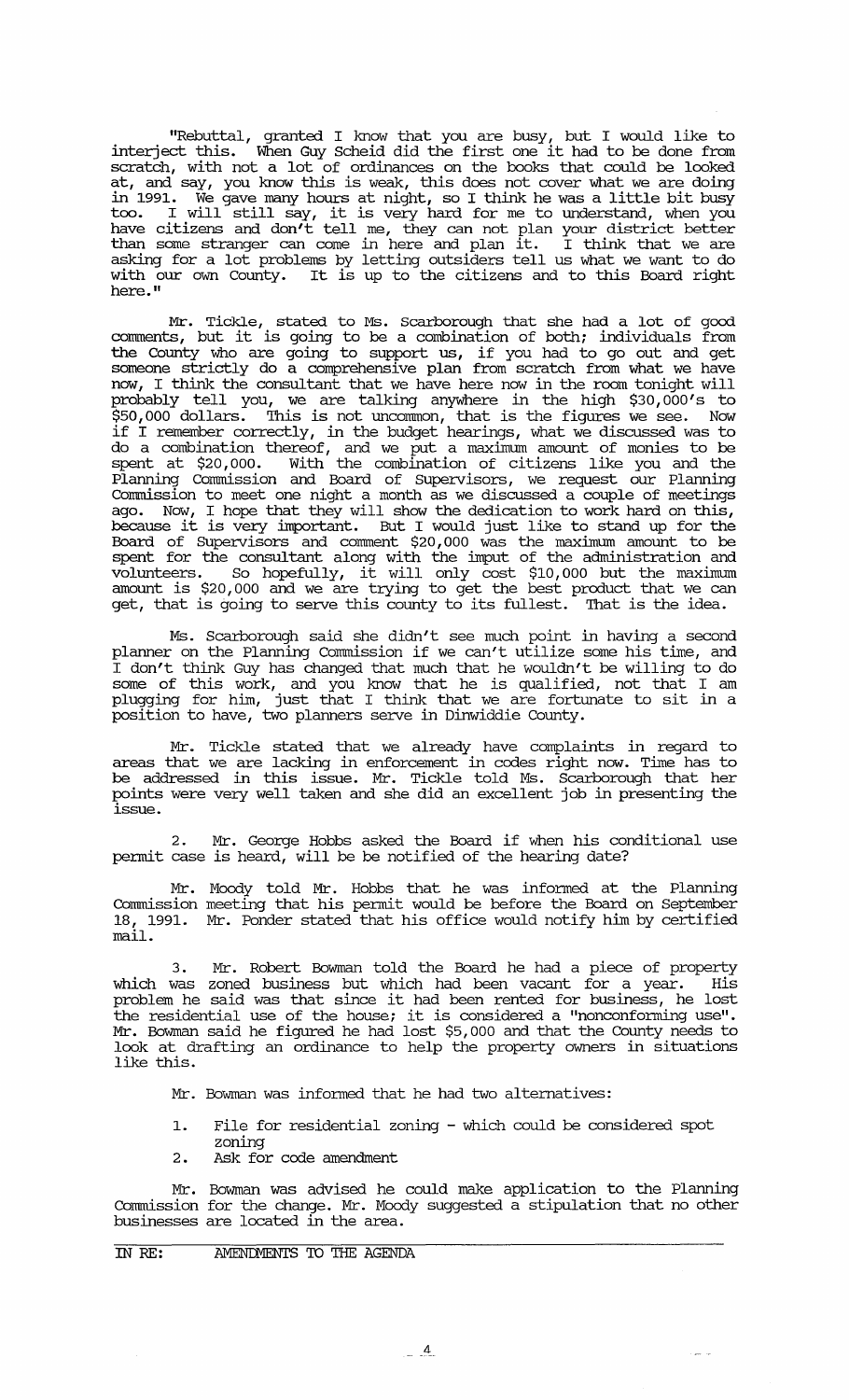Upon motion of Mr. Clay, seconded by Mr. Moody, Mr. Clay, Mr • Moody, Mr. Tickle, Mr. Bracey, Mr. Harrison voting "aye", the following amendments were added:

.Add - 14 . Executive Session - 1. Personnel 2. Industrial

# IN RE: PUBLIC HEARING **--** P-91-5

 $\mathbb{C}^2$ 

 $\mathbb{R}^2$ 

This being the time and place as advertised in the Progress-Index Newspaper on August 7, 1991 and August 14, 1991, for the Board of supervisors to conduct a Public Hearing to consider a proposal to rezone a portion of Tax Parcel 20-82A from M-2 to B-2.

Mr. Len Ponder, Director of Planning, stated that the Bank of McKenney has requested that ,98 acres of Tax Parcel 20-82A be rezoned from M-2 to B-2. This is necessary to square off the lot they are purchasing from Gilbert J. Henshaw for the purpose of building a branch bank on this site. This is a fairly straight forward issue as the property being rezoned is needed to accommodate the drive-in window and the normal circulation patterns in a bank.

No one spoke for or against the rezoning request.

Upon motion of Mr. Clay, seconded by Mr. Moody, Moody, Mr. Tickle, Mr. Bracey, Mr. Harrison voting "aye", Mr. Clay, Mr.

BE IT ORDAINED BY the Board of Supervisors of Dinwiddie County, Virginia that Tax Parcel 20-82A of the Dinwiddie County Zoning Maps, located at on Route 684 in the Rohoic Magisterial District, is amended by changing the district classification from (M-2) Industrial, General to Business, General, B-2.

In all other respects, said zoning ordinance is hereby reordained.

# IN RE: PUBLIC HEARING **--** P-91-6

This being the time and place as advertised in the Progress-Index Newspaper on August 7, 1991 and August 14, 1991, for the Board of supervisors to conduct a Public Hearing to consider a proposal to rezone Tax Parcel 22-75 and approximately half of Tax Parcel 22-76 from (R-1) Residential, Limited, to (M-2) Industrial, General.

Mr. Len Ponder, Director of Planning, stated that the Virginia Holding Corporation as owner and option holder has requested to rezone all of Tax Parcel 22-75 and approximately half of Tax Parcel 22-76 from (R-1) Residential, Limited to (M-2) Industrial, General for the purpose of selling the property to a woodchip mill concern.

The preliminary site plans show the intended configurations of the proposed plant. The staff's understanding is that the industry would ship the chips out by rail and ship the logs in by truck. Access to and from the facility would be from Vaughan Road with no access available from Squirrel Level Road.

The facility would be a state of the art construction and would have no emissions or detrimental environmental effects. Since the industry proposes to use only thirty (30) arces of the fifty (50) acre site, the remaining twenty (20) acres, which is heavily wooded, would act as a sight and sound buffer.

### staff Recommendations:

Staff has consistently stated that property which is adjacent to railroads should be preserved as industrial property. In this case a rezoning is reasonable for several reasons.

- 1. Properties to the north (Inland container site) the east (Collier Yard and the General Foods site) in Petersburg are already, industrial zoned areas.
- 2 . Property to the west between Squirrel Level Road and Church road is also zoned industrial and are prime industrial sites.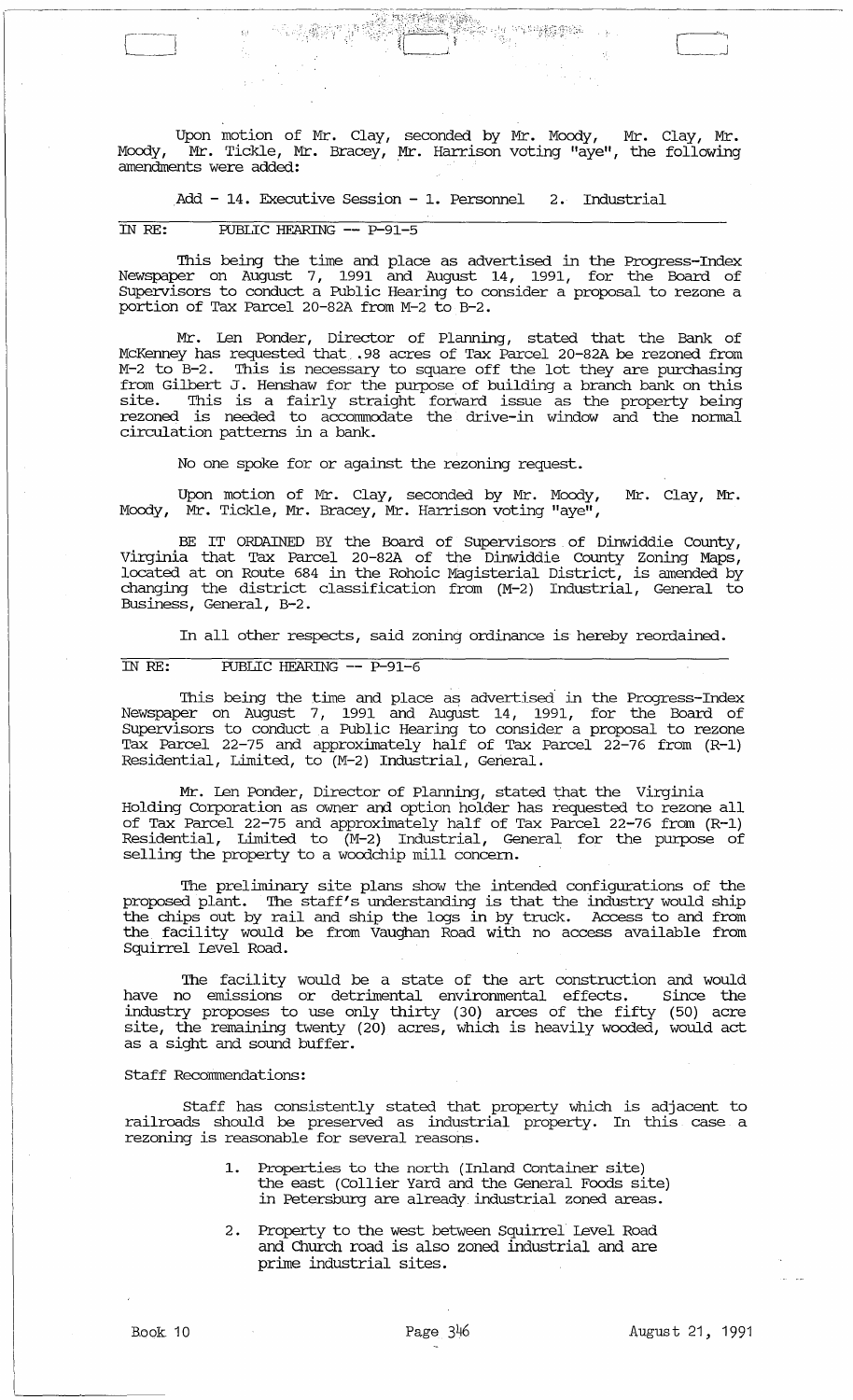3. Buffering will be required to protect the few residential structures that are in any proximity to the site.

For the above reasons, staff's recommendation is that Virginia Holding Corporation be allowed to rezone the property from (R-1) Residential, Limited to (M-2) Industrial, General. On August 14, 1991 the Planning Commission voted unanimously to recommend approval of P-91-6.

No one spoke for or against the rezoning request.

Mr. Eugene Marble, Attorney for the Virginia Holding Company stated that the owner of the property, Mr. zitta, has the right to remove the timber off of the twelve acres, but the company purchasing the property will reforest it."

Upon motion of Mr. Tickle, seconded by Mr. Moody, Mr. Clay, Mr • Moody, Mr. Tickle, Mr. Bracey, Mr. Harrison voting "aye",

BE IT ORDAINED BY the Board of Supervisors of Dinwiddie County, Virginia that Tax Parcel 22-75 and approximately half of Tax Parcel 22-76 of the Dinwiddie County zoning Maps, located at the intersection of Routes 604 and 675 in the Rohoic Magisterial District, is amended by changing the district classification from (R-1) Residential, Limited, to (M-2) Industrial, General.

In all other respects, said zoning ordinance is hereby reordained.

IN RE: DINWIDDIE VOIDNTEER FIRE COMPANY **--** TITlE ACCEPI'ANCE

Mr. Chris Goad, of the Dinwiddie Volunteer Fire Department, stated that a 1981 Chrysler had been donated to the department for fire calls, ~ining, picking up equipment, first responder, chief's meetings and for 1 hazardous material training transportation. He said the volunteer fire ~v department would be completely responsible for maintenance and upkeep on *K'* the car if the County would insure and license the car.

 $\sqrt[4]{+}$  Upon motion of Mr. Bracey, seconded by Mr. Tickle, Mr. Bracey, Mr.<br>V Clay, Mr. Moody, Mr. Tickle, Mr. Harrison voting "aye", title to the 1981 Chrysler IeBa:ron is accepted by the County to be used by the Dinwiddie County Volunteer Fire Department and funds are appropriated for the insurance for the vehicle to be placed under the County's program.

### IN RE: RESOIDTION **--** DINWIDDIE COUNTY WATER AUTHORITY 'IO RETAIN R. STUART ROYER SERVICES

Mr. 'Thomas Kearney, County Attorney, asked the Board of Supervisors of Dinwiddie County for authorization for the Dinwiddie County Water Authority to retain the services of R. stuart Royer & Associates Engineering firm for the purposes of preparing a preliminary engineering report and any other reports necessary in preparation of acquisition of land and securing permits for a wastewater treatment plant. He stated that the costs would be reimbursed from revenue bonds to be issued by the Authority.

Upon motion of Mr. Clay, Mr. Tickle, Mr. Harrison voting adopted: seconded by Mr. Bracey, Mr. Bracey, "aye", the following resolution was

WHEREAS, the Dinwiddie County Board of Supervisors (the "Board") has determined a need to construct a proposed wastewater treatment plant in Dinwiddie County (the "County"), and

WHEREAS, the Board has requested that the Dinwiddie County Water Authority (the "Authority") direct an evaluation of a proposed site for the plant on land owned by Central State Hospital and in connection therewith and to retain engineering services in order to perform the preliminary evaluation on the Property

NOW, THEREFORE, BE IT RESOLVED, that the Dinwiddie County Board of Supervisors hereby authorizes the Dinwiddie County Water Authority to retain the services of R. Stuart Royer & Associates, the Authority's engineering firm, to prepare a preliminary engineering report and to acquire any other necessary reports on the Property and further, that the

 $\tau \rightarrow \tau$ 

للقارب اللذا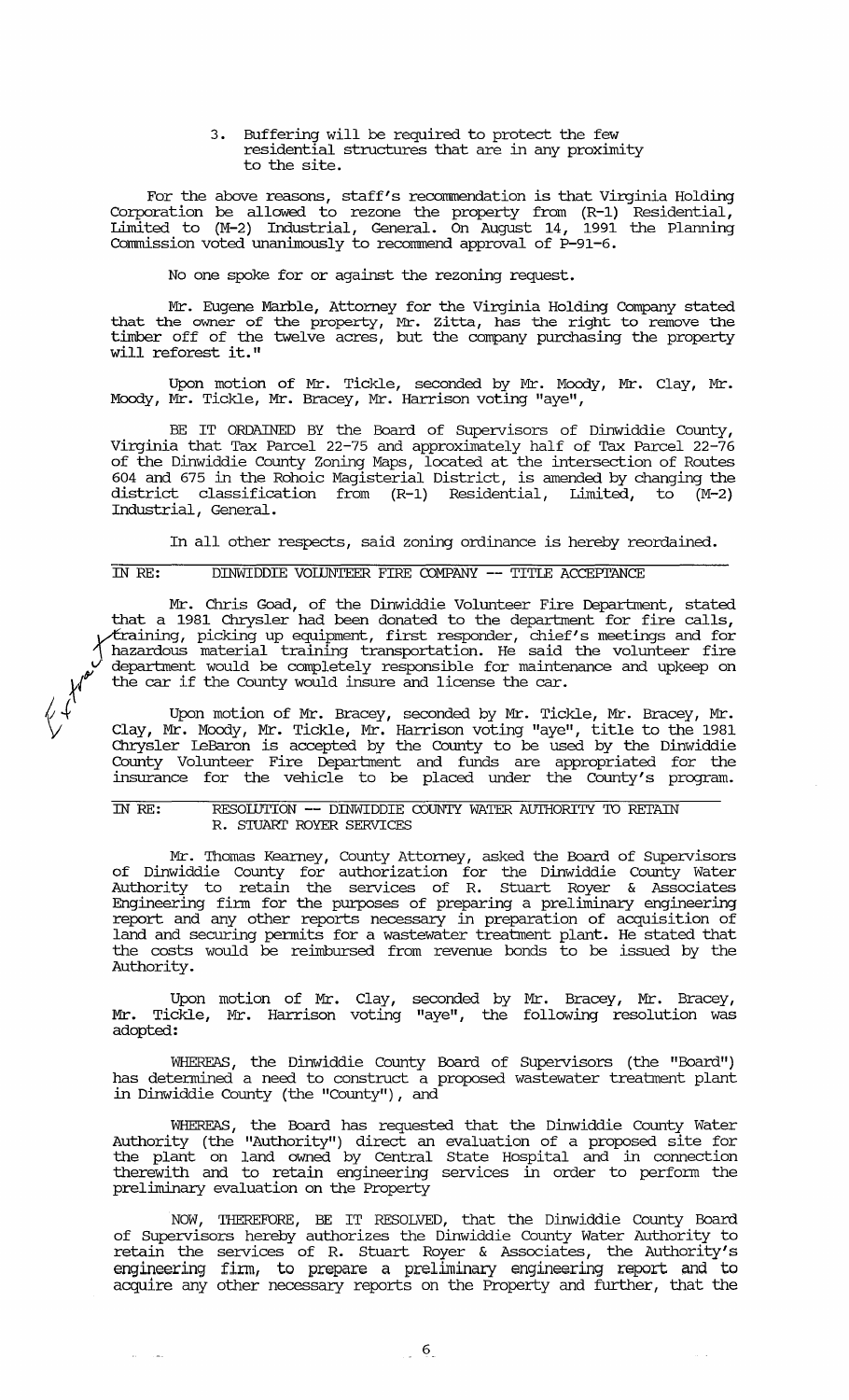Board and the Authority intend to have such costs reimbursed from revenue bonds to be issued by the Authority in the near future.

 $\frac{1}{2}$  ,  $\frac{1}{2}$  ....

了。"《紫檀家乡》

 $\hat{\mathbb{P}}_{\mathcal{M}}$ 

This resolution shall be immediately effective.

IN *RE:* APFOINTMENTS -- APFOMATIDX BASIN INDUSTRIAL DEVEIDFMENT **CORPORATION** 

Upon motion of Mr. Clay, seconded by Mr. Bracey, Mr. Bracey, Mr. Harrison, Mr. Tickle, Mr. Clay, Mr. Moody voting "aye",

BE IT RESOLVED BY THE BOARD OF SUPERVISORS OF DINWIDDIE COUNTY, VIRGINIA, that Harrison A. Moody and Charles W. Harrison are appointed to the Appomattox Basin Industrial Development Corporation Board of Directors for a term of one year beginning on October I, 1991.

### IN *RE:*  COUNTY ADMINISTRATOR COMMENTS

 $\begin{array}{c} \begin{array}{c} \end{array} \end{array}$ 

1. packet. The Dinwiddie Fire and Rescue Roster is included in the

2. \$25,000 in CDBG funds for West Petersburg has been received.

The County Administrator read an insert from an article in "The Civil War News" about the 20 acre tract of the White Oak Road land purchase, and the tourist draw by the County. Mr. Green was quoted "By golly, we've got a Virginia County which is bending over backwards for civil War preservation. You'd be pretty hard pressed to say that about CUlpepper or Fairfax."

4. The County Administrator told the Board that at the Fall Arts, and Crafts Festival, there was going to be a Civil War enactment portrayed.

5. Extension Office Clustering - Mr. Moody said the County should support efforts to keep agents in one county and that he felt we should draft a resolution for the September 4th meeting, to send to the State representives.

### IN *RE:* BOARD MEMBER COMMENTS

1. Mr. Charles Harrison said he was seeking re-election.

2. Mr. Bracey stated he had a letter from the Social Services Department for some minor building maintenance, he asked the maintenance people to review the list with Mrs. McElveen and get a price on the repairs. The Board agreed.

3. Mr. Bracey said the Board needs to agree on spending money in the budget.

4. Mr. Bracey stated that the School Board had voted to close the Northside School. Several citizens had approached him with the idea of keeping it open for use by senior citizens and the recreation department. Mr. Kearney advised that the school Board had a policy regarding usage and that the citizens need to deal with the school Board.

5. Mr. Tickle said at the retreat, they had discussed several items on zoning and he would like the Board to be informed of the zoning meetings.

6. Mr. Tickle requested the number and cost of insurance of the vehicles used by volunteer organizations, by the next meeting.

7. Mr. Moody said spending should stay within the budget and the Board needs to be careful.

### IN *RE:* EXECUTIVE SESSION

Upon motion of Mr. Clay, seconded by Mr. Moody, Mr. Bracey, Mr. Clay, Mr. Moody, Mr. Tickle, Mr. Harrison voting "aye", .pursuant to section 2.1-344 (1) Personnel, and section 2.1-344 (5) Industrial, of the Virginia Freedom of Information Act, the Board moved into Executive Session at 8:51 p.m. A vote having been made and approved, the Board returned into open session at 10:17 p.m.

 $\begin{array}{|c|c|c|c|c|}\hline \quad \quad & \quad \quad & \quad \quad & \quad \quad \\ \hline \quad \quad & \quad \quad & \quad \quad & \quad \quad & \quad \quad \\ \hline \quad \quad & \quad \quad & \quad \quad & \quad \quad & \quad \quad \\ \hline \quad \quad & \quad \quad & \quad \quad & \quad \quad & \quad \quad \\ \hline \quad \quad & \quad \quad & \quad \quad & \quad \quad & \quad \quad \\ \hline \quad \quad & \quad \quad & \quad \quad & \quad \quad & \quad \quad \\ \hline \quad \quad & \quad \quad & \quad \quad & \quad \quad & \quad \quad \\ \hline \quad \quad & \quad \quad &$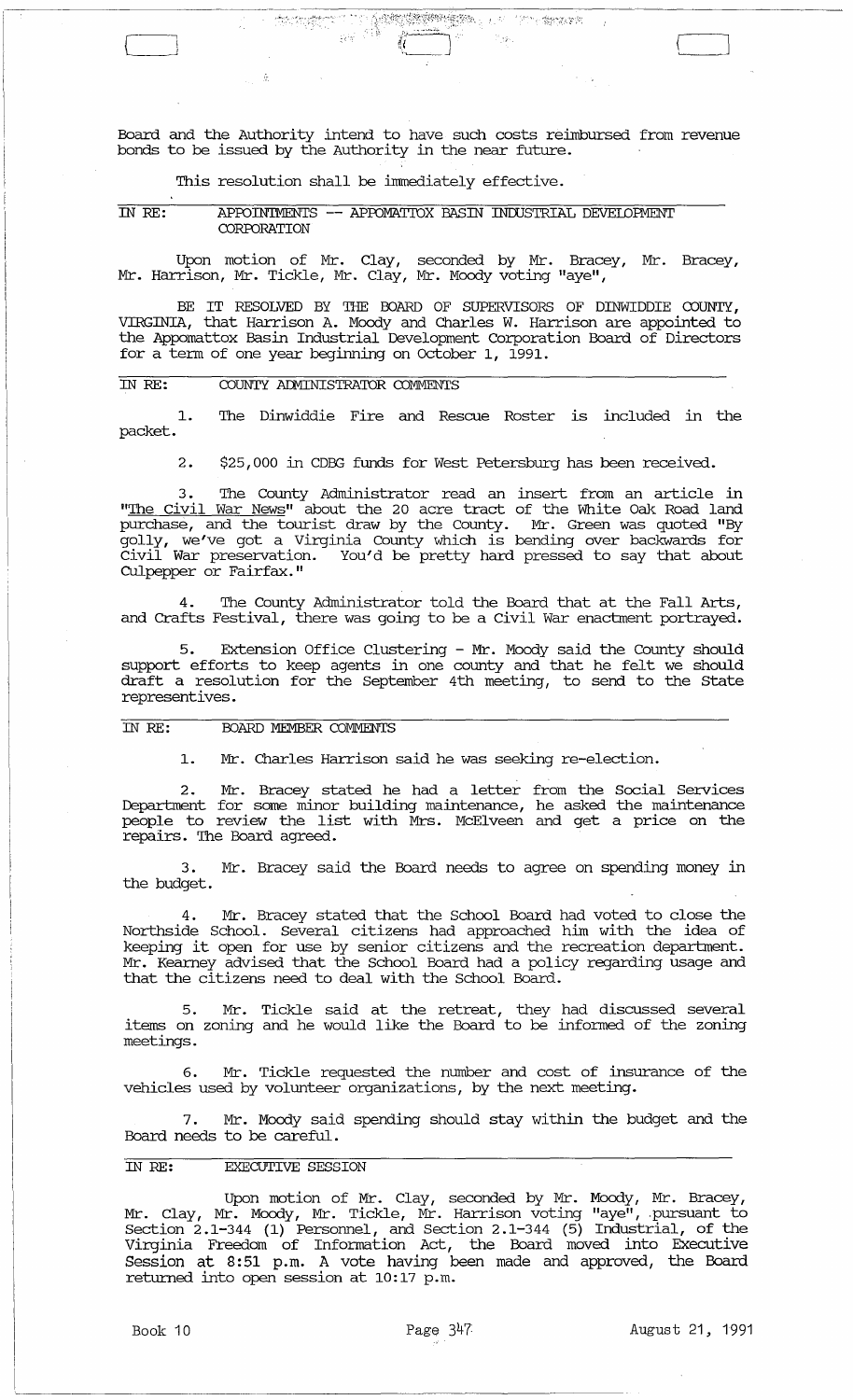# IN RE: CERI'IFICATION OF EXECUTIVE MEEI'ING

Upon motion of Mr. Moody, seconded by Mr. Clay, Mr. Bracey, Mr. Clay, Mr. Harrison, Mr. Tickle, Mr. Moody voting "aye", the following certification resolution was adopted:

WHEREAS, the Board of Supervisors of Dinwiddie County convened an Executive Meeting on this date pursuant to an affinnative recorded vote and in accordance with the provisions of The Virginia Freedom of Information Act; and

WHEREAS, section 2.l-344.l of the Code of Virginia requires a certification by the Board of supervisors of Dinwiddie County, that such Executive meeting was conducted in conformity with the Virginia law;

NOW THEREFDRE BE IT RESOLVED that the Board of Supervisors of Dinwiddie County, Virginia, hereby certifies that, to the best of each member's knowledge, (l) only public business matters lawfully exempted from open meeting requirements by Virginia law were discussed in the executive meeting to which this certification resolution applies; and (2) only such public business matters as were identified in the motion convening the executive meeting were heard, discussed or considered by the Board of Supervisors of Dinwiddie County, Virginia.

### IN RE: PRELIMINARY ENGINEERING REFDRI'

Upon motion of Mr. Moody, seconded by Mr. Clay, Mr. Clay, Mr. Moody, Mr. Tickle, Mr. Bracey, Mr. Harrison, voting "aye",

BE IT RESOLVED that the Board of Supervisors of Dinwiddie County, Virginia accepts the preliminary engineering report presented by R. stuart Royer & Associates to construct a wastewater treatment plant in Dinwiddie County; and

BE IT FURTHER RESOLVED by the Board of Supervisors of Dinwiddie County, Virginia that the Dinwiddie County Water Authority is authorized to proceed with all work necessary to move fo:rward with the project.

### IN RE: PUBLIC SAFEI'Y OFFICER

Upon motion of Mr. Bracey, seconded by Mr. Clay, Mr. Clay, Mr. Tickle, Mr. Bracey, Mr. Harrison, voting "aye", Mr. Moody, voting "nay", authorization was given for the County Administrator to readvertise the position of Public Safety Officer, including a national trade journal.

# IN RE: COMPENSATION POLICY -- EXEMPT EMPIOYEES

Compensatory leave is authorized absence, hour-for-hour with full pay, for hours worked beyond those regularly scheduled on a work day or . I', week, or worked on a holiday. Although no legal requirement exists to do so, the Board of Supervisors of Dinwiddie County has established a policy of allowing accrual of compensatory time by exempt employees, i.e. those not covered for this purpose under the Fair Labor Standards Act. Typically this category of employee includes salaried individuals who serve in executive roles, such as department heads or program directors.

Although the Board of supervisors has approved the accrual of compensatory time for exempt employees this has been done with the understanding that service in such positions typically requires more than an eight hour day or a 40 hour work week as a matter of routine. Required meetings of various boards and authorities are considered to be ordinary requirements of such positions.

Upon motion of Mr. Clay, seconded by Mr. Bracey, Mr. Bracey, Mr. Clay, Mr. Moody, Mr. Tickle, Mr. Harrison voting "aye",

BE IT RESOLVED by the Board of Supervisors of Dinwiddie County, Virginia, that the following compensatory time policy for exempt employees was adopted:

OVertime work which results in compensatory time accrual shall be kept to a minimum. The County Administrator shall have sale discretion on approval of overtime work which qualifies for compensatory time.

~ *Xl*   $\Diamond_+$ 

 $\frac{1}{2} \frac{1}{2} \frac{1}{2} \frac{1}{2} \frac{1}{2} \frac{1}{2} \frac{1}{2} \frac{1}{2} \frac{1}{2} \frac{1}{2} \frac{1}{2} \frac{1}{2} \frac{1}{2} \frac{1}{2} \frac{1}{2} \frac{1}{2} \frac{1}{2} \frac{1}{2} \frac{1}{2} \frac{1}{2} \frac{1}{2} \frac{1}{2} \frac{1}{2} \frac{1}{2} \frac{1}{2} \frac{1}{2} \frac{1}{2} \frac{1}{2} \frac{1}{2} \frac{1}{2} \frac{1}{2} \frac{$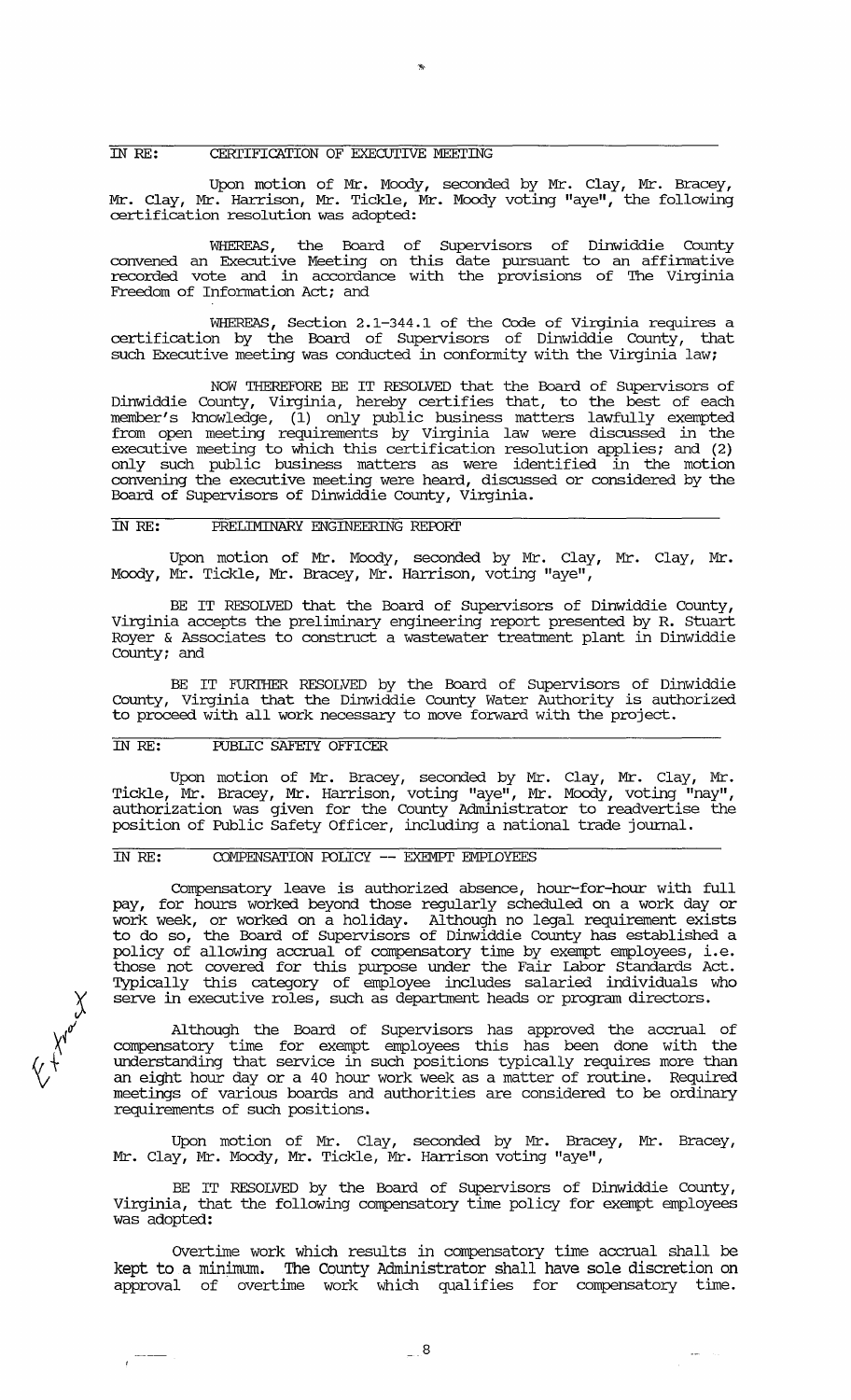Employees are encouraged to check with the Administrator prior to commitment of time to efforts beyond the normal work schedule if there is any question as to whether such time may be approved for compensatory  $t$ ime. It should be noted that after hours functions such as Board, authority, or commission meetings are generally considered to be within the nonnal responsibility of exempt positions and, as such, will not be considered for compensatory time.

भारत अन्तर सम्बद्धाः सम्बद्धाः स्टब्स्<br>स्टब्स्

. compensatory time accrued shall be expended as soon as is reasonably possible. Every effort should be made to expend such time within a 30 day period following accrual. Work schedules and staff coverage of operations should be carefully considered and addressed prior to taking time off, so as to best ensure satisfactory continuance of operations during absences. '!he County Administrator will have final approval of scheduled absences for compensatory time for exempt employees.

Documentation for compensatory time shall be adequate in tenus of a description of the need for such overtime and number of hours accrued or expended. Documentation shall be provided on a standard County fonn for this purpose, and given to the individual responsible for such records.

Unusual circmnstances may call for exceptions to the general policy on . compensatory time for exempt employees. Emergency conditions which call for an employee's service on a frequent or long term basis beyond nonnal work hours, unusual numbers of meetings to address special circumstances, and special situations which call for more than one employee from the same department to participate in a function or meeting are all examples of circumstances which may provide for exceptions to the policy.

### IN *RE:* TRAVEL REQUEST

Upon motion of Mr. Clay, seconded by Mr. Bracey, Mr. Bracey, Mr. Clay, Mr. Tickle, Mr. Harrison voting "nay", Mr. Moody voting "aye", the Clay, Mr. Tickle, Mr. Harrison voting "nay", Mr. Moody voting "aye", the request by the County Administrator, to attend the International City and County Managers Association Conference, September 22-26, in Boston, Massachusetts, was denied.

IN RE: SALVAGE YARD-- EMERGENCY ORDINANCE -- 60 DAY MORATORIUM

Upon motion of Mr. Clay, seconded by Mr. Moody, Mr. Bracey, Mr. Clay, Mr. Moody, Mr. Tickle, Mr. Harrison voting "aye",

BE IT ORDAINED that an emergency sixty day moratorium is adopted for the issuance of conditional use pennits for salvage yards in Dinwiddie County.

### IN *RE:* ADJOURNMENT

Upon motion of Mr. Clay, seconded by Mr. Moody, Mr. Bracey, Mr. Clay, Mr. Moody, Mr. Tickle, Mr. Harrison voting "aye", the meeting  $\frac{d}{d}$  adjourned at 10:22 p.m.

> Charles W. Harrison Chainnan, Board of supervisors

**ATTEST:** Dewey P. Cashwell Jr. County Administrator